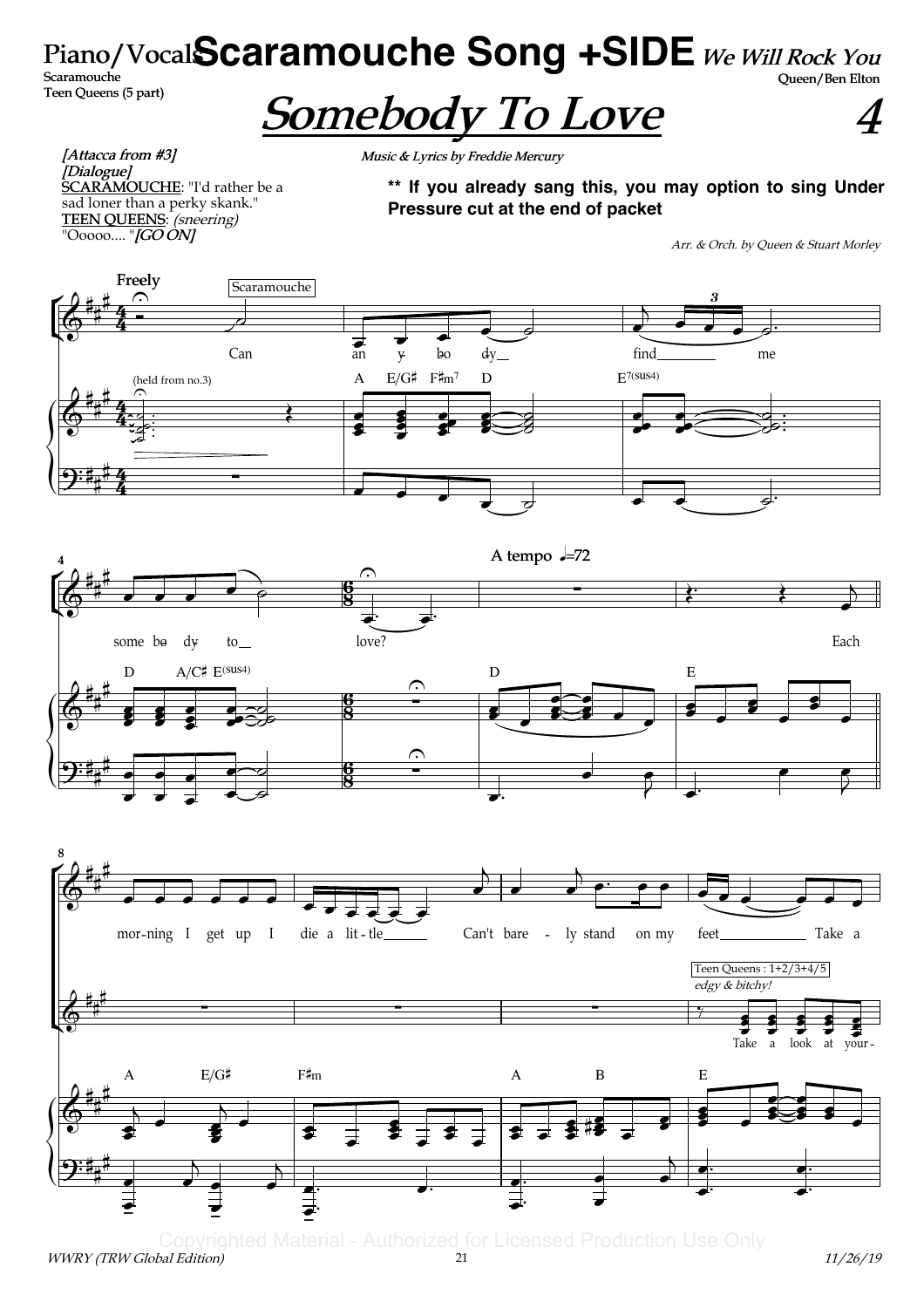Piano/Vocals





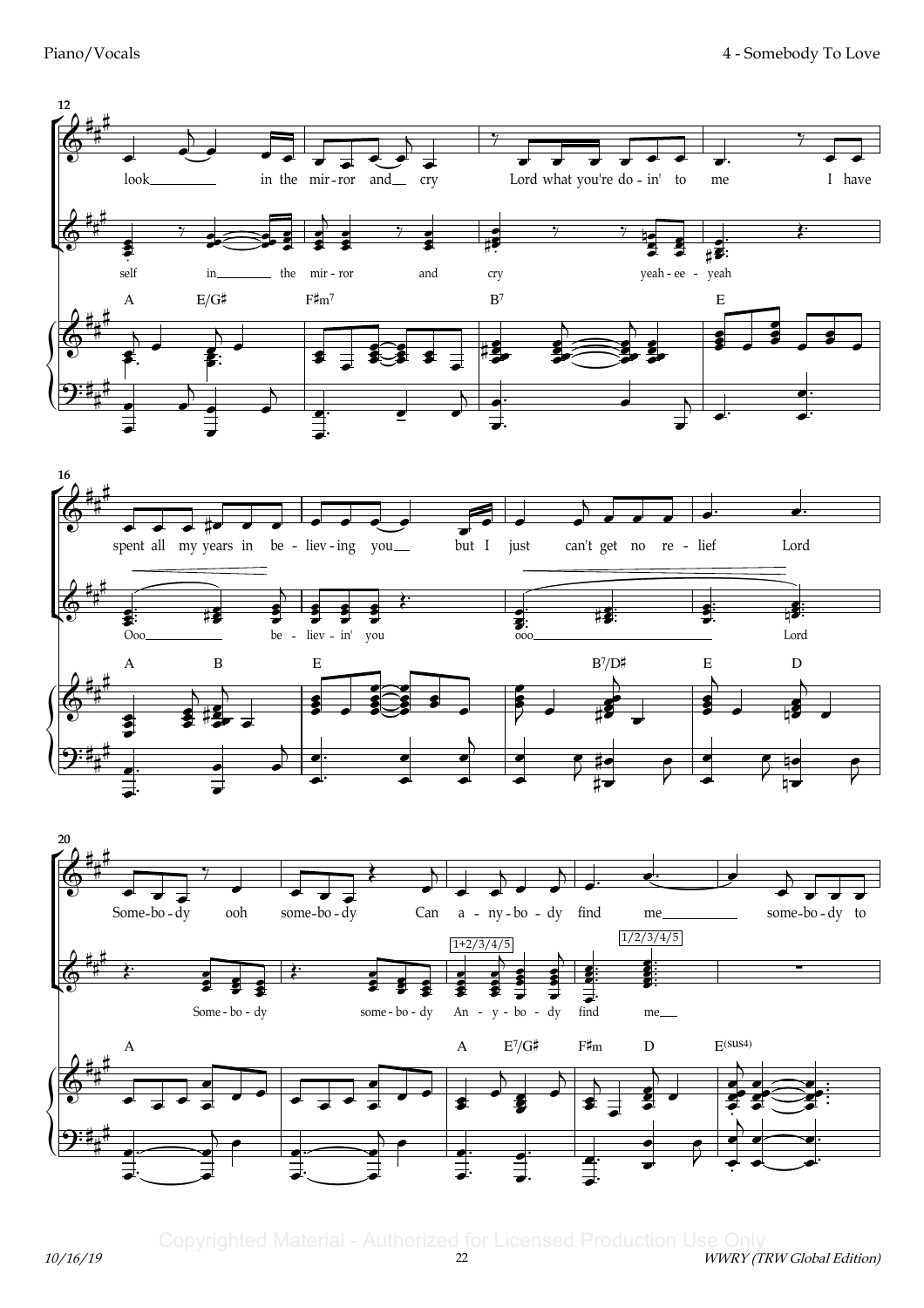TEEN QUEEN FOUR: "Somebody to love you? Yeah right." **TEEN QUEEN ONE:** "That is so not going to happen." TEEN QUEEN THREE: "Get a virtual life."





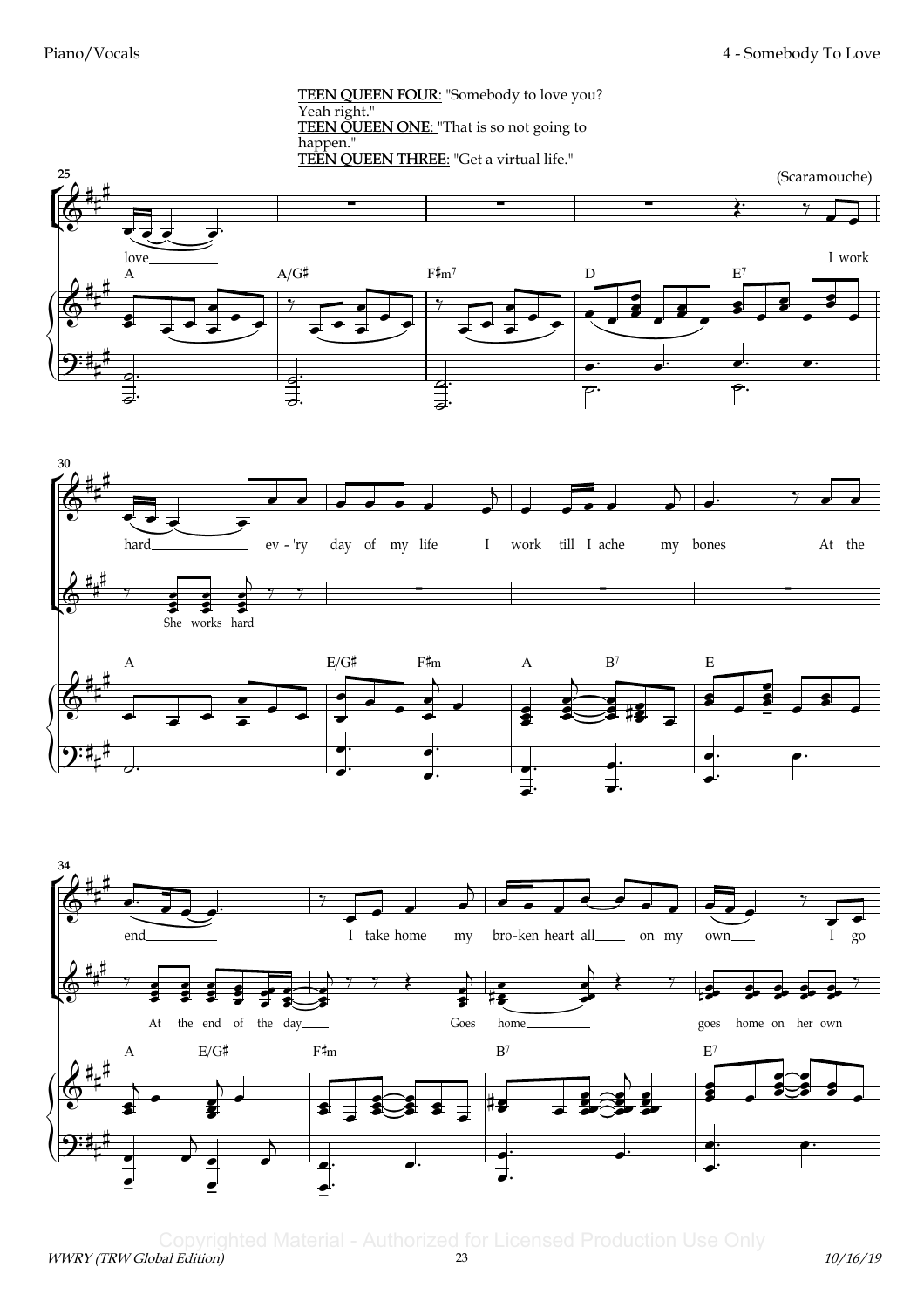#### **SCENE FOUR: THE HOSPITAL**

*TWO DOCTORS bring GALILEO and SCARAMOUCHE in on hospital gurneys with heads bandaged. The DOCTORS exit.*

## **GALILEO**

Hey, G-G-Ga Ga Girl. Who are you?

# **SCARAMOUCHE**

I ain't no G-G-Ga Ga Girl and I don't like questions. Who are you?

#### **GALILEO**

I'm…I don't know who I am.

# **SCARAMOUCHE**

That must make life kinda difficult.

## **GALILEO**

*(Proudly)*  But my name is Galileo Figaro!

## **SCARAMOUCHE**

Cool name.

#### **GALILEO**

Thank you.

## **SCARAMOUCHE**

I wasn't being serious. It really sucks. Mind if I shorten it?

#### **GALILEO**

Well, I guess Galileo might be…

# **SCARAMOUCHE**

So, Gaz, tell me, why were you arrested?

# **GALILEO**

Because I hear sounds in my head, words and sounds. I'm mad you see.

# **SCARAMOUCHE**

I was arrested because they don't like the way I dress.

# **GALILEO**

I think you dress beautifully.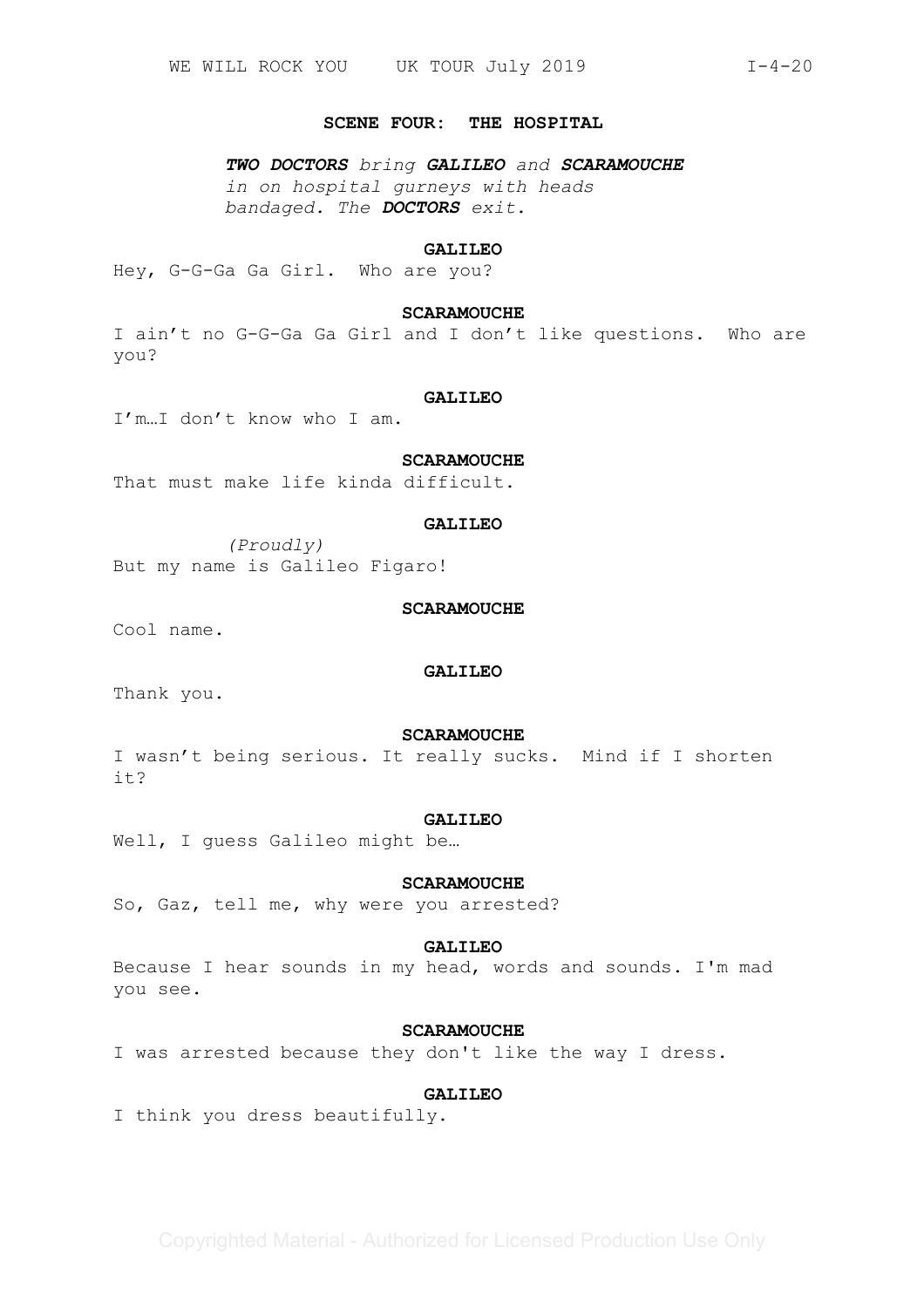## **SCARAMOUCHE**

That's nice. Except coming from a self-confessed nutter not. What sounds do you hear?

#### **GALILEO**

I don't know.

# **SCARAMOUCHE**

Do you know anything?

# **GALILEO**

Yes, I know that I'm different. Which is why the clones from the Boy Zone hate me.

# **SCARAMOUCHE**

The Ga Ga girls hate me.

#### **GALILEO**

Do you know why they hate you?

## **SCARAMOUCHE**

Yeah. They think I'm a lesbian because I don't wear pastels.

# **GALILEO**

They hate you because they're scared of you. Because you're different too. You're an individual. And they will never forgive you for that.

#### **SCARAMOUCHE**

Never? Don't you think maybe they'll just give up and leave us alone?

#### **GALILEO**

Don't you see? We're a threat.

# **(#6) UNDER PRESSURE**

# **GALILEO (CONT'D)**

A virus on their hard drive. And they won't give up until they've pointed their little arrow at us…

# **SCARAMOUCHE**

And dragged us to trash.

*Together they sing UNDER PRESSURE while removing their head bandages and escaping from the prison hospital.*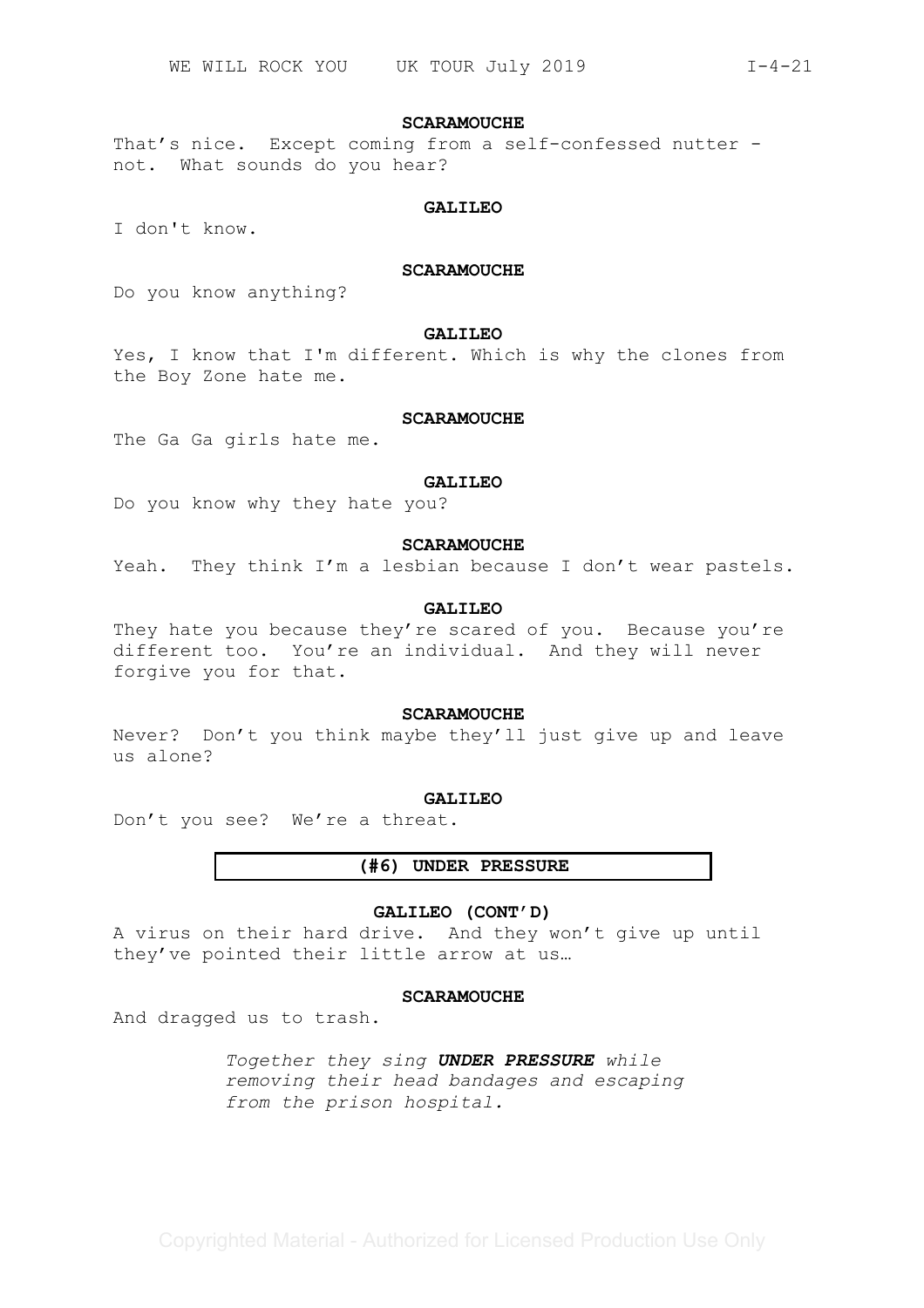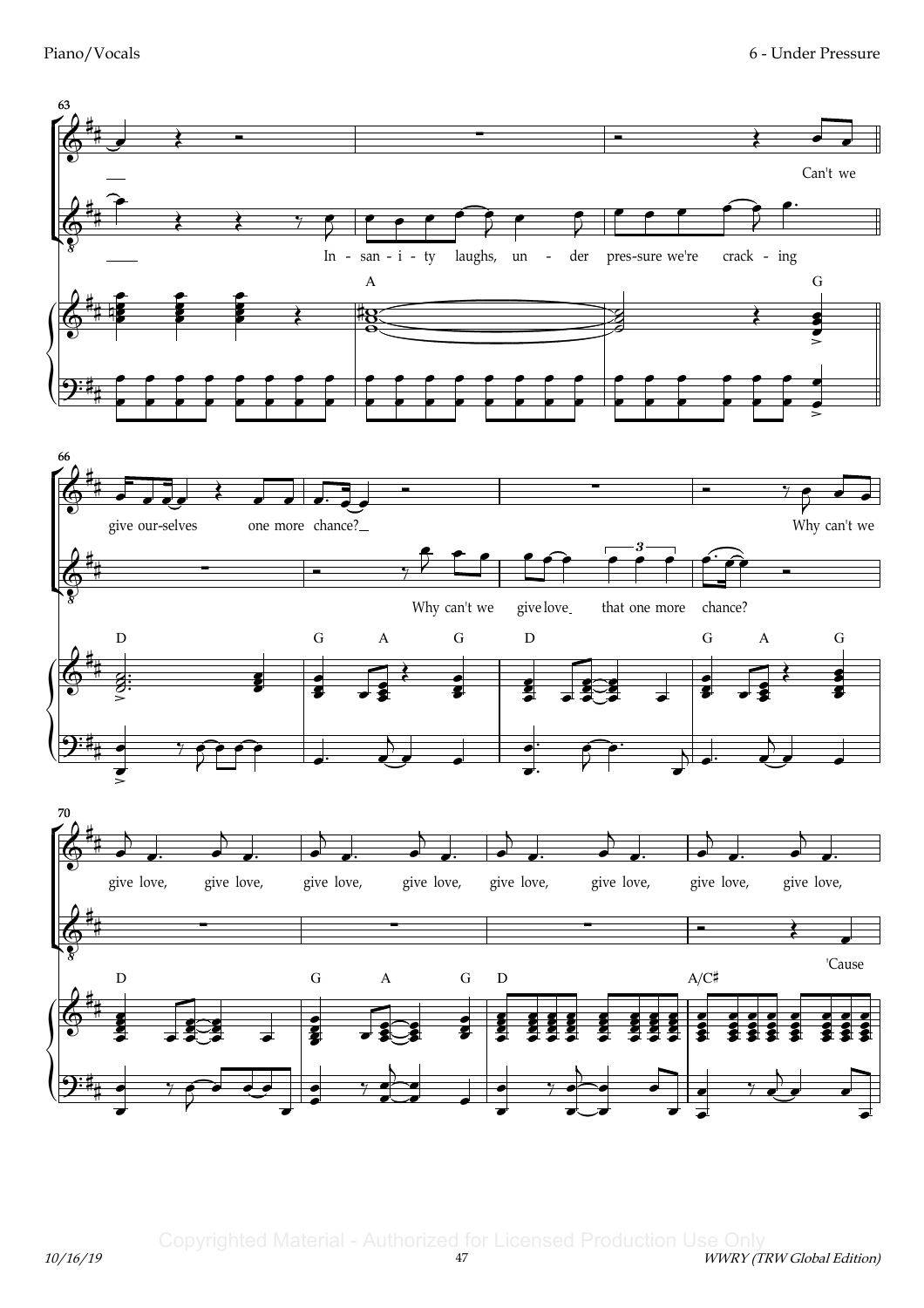









WWRY (TRW Global Edition)

10/16/19